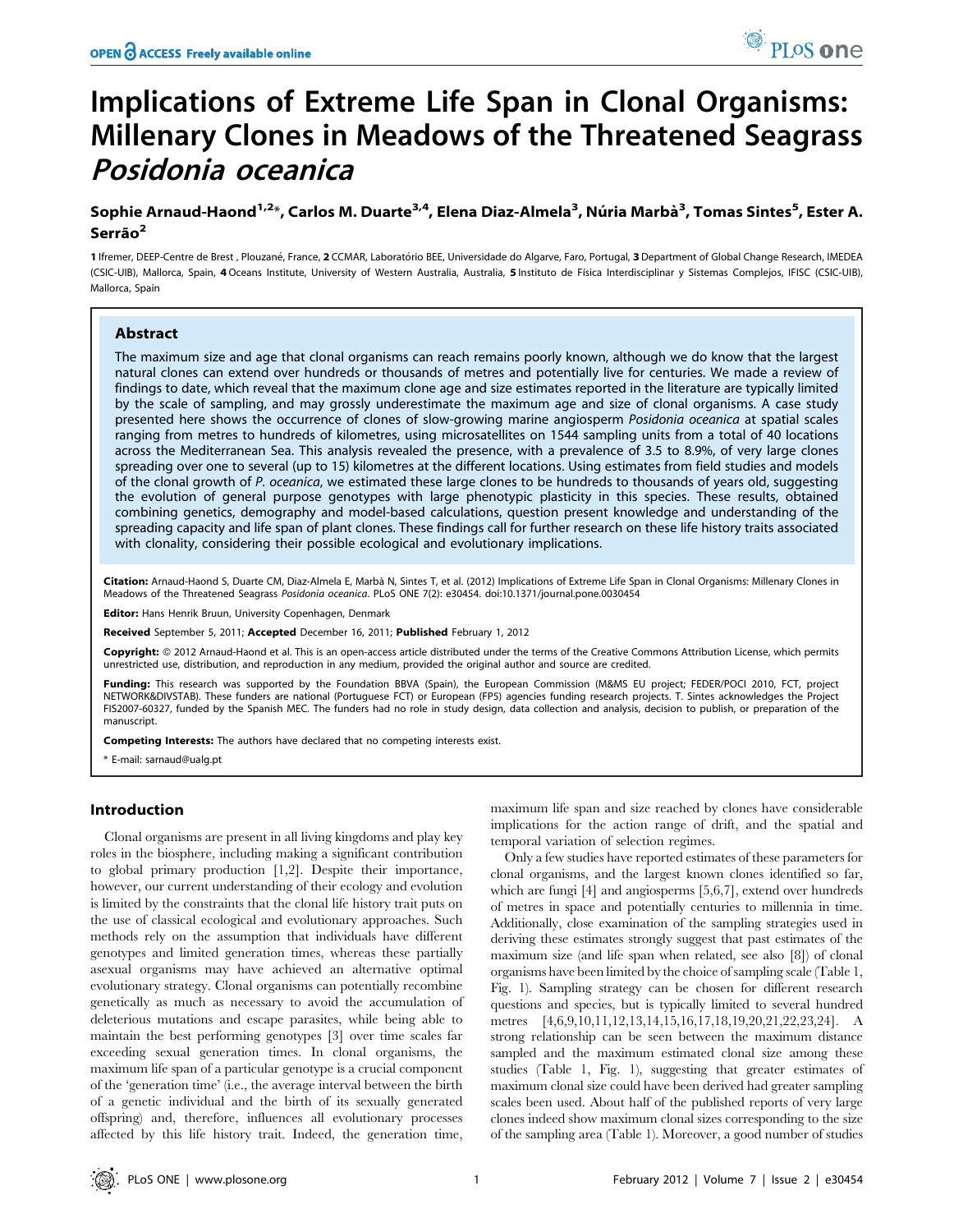Table 1. Maximum size and age reported in the literature for clonal organisms.

| Clone identification* | <b>Methods for</b><br>age estimates <sup>†</sup> | Species (reference)                | <b>Clonal size</b><br>Age<br>$(yr^{-1})$<br>(m or $m2$ ) |         | Sampling scale <sup>3</sup><br>(m) |  |
|-----------------------|--------------------------------------------------|------------------------------------|----------------------------------------------------------|---------|------------------------------------|--|
| E                     | CGR & $14$ C                                     | Larrea tridentata [23]             | 7.8 m                                                    | >11,000 | $\overline{\phantom{0}}$           |  |
|                       |                                                  | Lycopodium complanatum $[10,65]$ # | 250 m                                                    | 850     | patch                              |  |
| E                     | CGR & $14$ C                                     | Picea mariana [17]                 | 14 <sub>m</sub>                                          | >330    | patch                              |  |
| l P                   | <b>CGR</b>                                       | Festuca rubra [12]                 | 220 m                                                    | >1,000  | 880                                |  |
| P                     | <b>CGR</b>                                       | Festuca ovina [13]                 | 8.25 m                                                   | >1,000  | 9                                  |  |
| l P                   | ۰.                                               | Holcus mollis $[14]$ #             | 880 m                                                    | >1,000  | 3500                               |  |
| PI                    | <b>CGR</b>                                       | Calamagrostis epigejos [19]#       | 50 m                                                     | >400    | patch                              |  |
| PI                    | <b>CGR</b>                                       | Convallaria majalis [19]#          | 83 m                                                     | >670    | patch                              |  |
| PI                    |                                                  | Populus tremuloides $[15]$ #       | 507 m                                                    | >10,000 | patch                              |  |
|                       | ٠                                                | Gaylussaccia brachycerium [24]     | 1980 m                                                   | >13,000 | ۰                                  |  |
|                       |                                                  | Pteridium aquilinum [65]           | 482 m                                                    | 1,400   | patch                              |  |
| MLG (allozymes)       | <b>CGR</b>                                       | Pteridium aquilinum [21]           | 390 m                                                    | 930     | patch                              |  |
| MLG (allozymes)       | <b>CGR</b>                                       | Pteridium aquilinum [20]           | 1000 m                                                   | 1,180   | 1328                               |  |
| MLG (allozymes)       | 14 <sub>C</sub>                                  | Lomatia tasmanica [5]              | 1200 m                                                   | 43,600  | patch                              |  |
| MLG (RAPD)            | <b>CGR</b>                                       | Vaccinium macrocarpon [22]         | 125 m                                                    | >350    | 150                                |  |
| MLG (RAPD)            | 14 <sub>C</sub>                                  | Picea mariana [16]                 | 691 $m2$                                                 | >1,800  | ٠                                  |  |
| MLG (RAPD)            |                                                  | Armillaria bulbosa (fungi)[4]      | 635 m                                                    | >1,500  | 635                                |  |
| MLG (microsatellites) | <b>CGR</b>                                       | Zostera marina [6]                 | 160 m                                                    | >1,000  | 160                                |  |
| MLG (microsatellites) | $CGR.yr^{-1}$                                    | Posidonia oceanica [9,11]          | 80 m                                                     | >600    | 80                                 |  |

For each species, the methods used to discriminate clones and infer their age, the maximum linear clonal extent are given, as well as the estimated age and the linear scale of sampling are detailed, when available.

\*E: excavation; P: phenotype; PI: patch identification; MLG: multilocus genotype (marker used).

<sup>†</sup>CGR: according to clonal growth rate per year; <sup>14</sup>C: <sup>14</sup>C estimates.<br>#in Smith et al, 1992.<br>\*patch means the samples encompassed the size of the patches in

 $\frac{1}{4}$ patch means the samples encompassed the size of the patches in the field.

doi:10.1371/journal.pone.0030454.t001



Maximum linear distance among samples (m)

Figure 1. Relationship between maximum clonal size detected and distance sampled in studies reporting very large clones. The solid line shows the fitted regression line of clonal size (S, m) over distance (D, m):  $log10 S = -0.14$  (±0.10)+1.15 (±0.26) log10 D  $(R2 = 0.91, N = 8, p < 0.001)$ . The regression intercept and slope do not differ significantly from 0 and 1, respectively (t-test,  $p$  > 0.05), thus not rejecting the hypothesis that there is a general tendency for the maximum clonal size detected to be limited by the maximum distance sampled.

doi:10.1371/journal.pone.0030454.g001

on clonal organisms do not address the possibility that common genotypes occur across distant localities, suggesting that, despite their important ecological and evolutionary implications, the true maximum size and life span of clonal organisms are often overlooked.

Seagrasses are clonal marine angiosperms that can form extensive meadows. They support important marine ecosystems that rank among the most valuable on earth in terms of biodiversity and production, but are experiencing a worldwide decline [25,26]. Understanding the factors influencing seagrass ecological and evolutionary dynamics is critical for forward planning to prevent their decline. Among seagrass species, clones of the Zostera marina and Cymodocea nodosa have already been shown to reach large genet sizes (genet: term used in clonal plants to refer to clones) attaining several centuries in age [6,27]. These two species are relatively fast-growing and have shorter-lived shoots, exhibiting a quicker cycle of growth and death of ramets (term used in clonal plants to refer to shoots), than the Mediterranean endemic Posidonia oceanica. Size and age attained are highly dependent on the species studied and the mode of clonal growth. Seagrass clonal growth relies on dichotomous branching and rhizomatic extension through cell division at the rhizome meristems, a growth pattern that leads to a predictable correlation between clonal size and age within species [28] and which is likely to minimize the probability of spread of somatic mutations, in contrast to other clonal growth models such as that of aspen [8].

The endemic Mediterranean seagrass Posidonia oceanica ranks amongst the slowest-growing and longest-lived plants in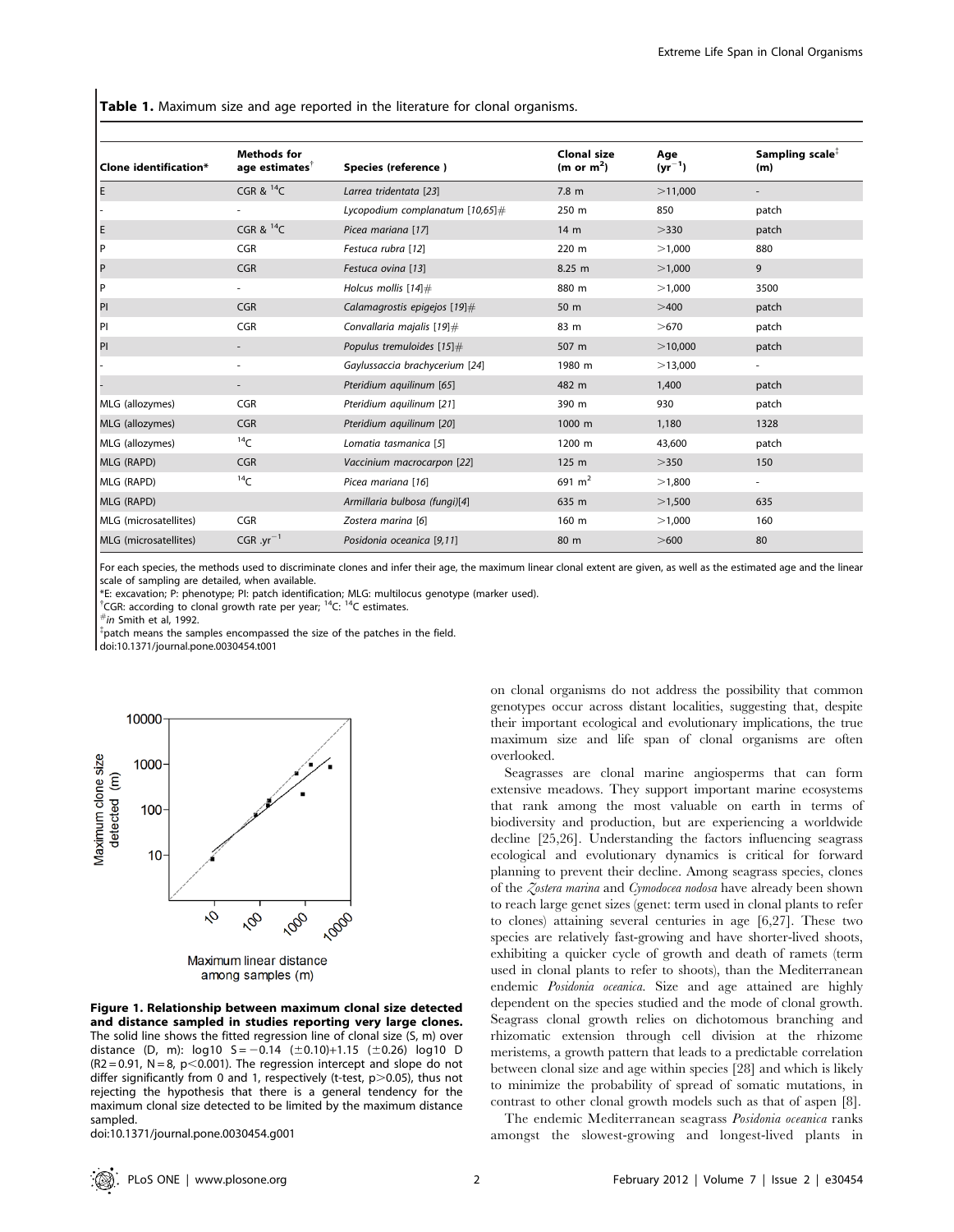existence [29,30]. This structural species lacks native competitors and major predators in the littoral marine habitat (0–40 m) it occupies, leading to the development of extensive, monospecific meadows ([29], Fig. 2); however, these are presently declining [30,31] throughout its range. Previous studies provided evidence that Posidonia oceanica meadows have grown continuously at particular locations for over 6000 years [32] and that clone mates occur at distances up to at least 80 metres [9,33] that can only be covered over a minimum of 600 to 700 years of clonal growth (Table 1, see Fig. S1). Altogether these results suggest that P. oceanica clones can achieve millenary life spans.

Here, in an attempt to improve estimates of the spatial scales over which identical P. oceanica clones spread and, thus, estimate their potential age, we tested whether P. oceanica clones were spread across ranges spanning kilometres. We proceeded by deliberately searching for the existence of shared genets among 40 P. oceanica populations across the Mediterranean, using microsatellite markers [34,35,36] to identify clonal lineages.



Figure 2. Photograph of meadows of Posidonia oceanica. Pictures (a) illustrating the individual shoots (ramets), (b) hosting the largest (15 km) clones detected in this study. Photograph by M. San Félix. doi:10.1371/journal.pone.0030454.g002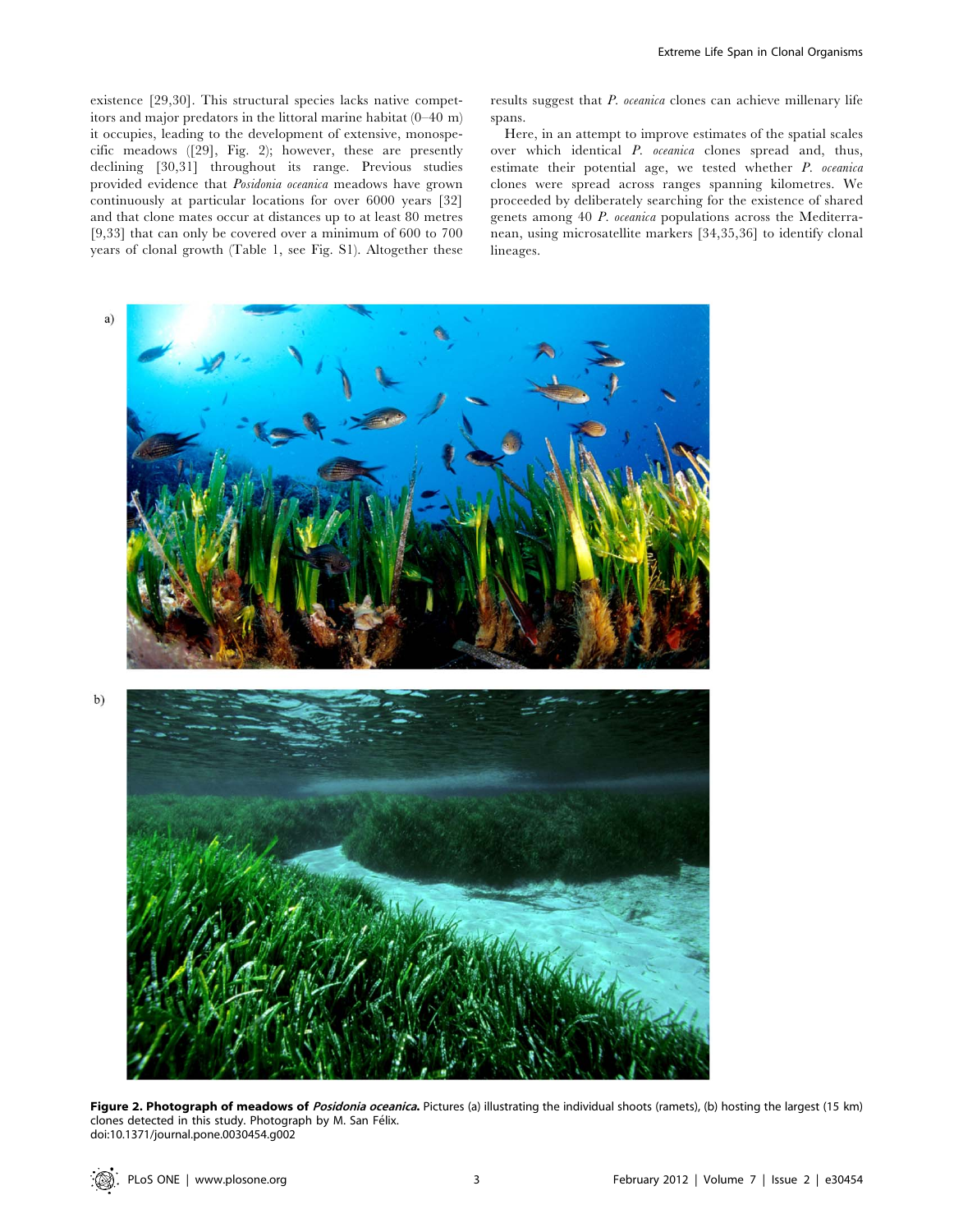## Results

We found 902 distinct multi-locus genotypes (MLG) among the  $\sim$ 1500 sampling units collected across 40 locations, based on the seven microsatellite markers [34] previously selected for their ability to discriminate among genets from the corresponding MLG [9,35,36]. We found no evidence for somatic mutation or scoring errors with the sets of 7 or 9 microsatellites analysed [36]. It was not necessary to define any Multi Locus Lineages (MLL, [36]) corresponding to genets including slightly distinct Multi Locus Genotypes that would have diverged through somatic mutation or scoring error, since the statistics supported all different MLG's to be derived from different reproductive events (see below for estimate of somatic mutation rate).

Among the 741 pairs of sampling locations, which were separated by up to 3500 km, no shared MLG were found for meadows more than 15 km apart. In contrast, in 5 out of the 21 pairs of locations less than 15 km apart, one to four MLG were shared among distinct locations, sometimes represented by several (up to 10 upon 40) sampling units (shoots, usually referred to as ramets for clonal plants, see Fig. 2a and Fig. S1) widespread at each sampling location. In fact, in Formentera Island (Balearic Islands, Spain), up to 18 to 30% of sampled ramets belonged to genets encountered in two localities 15 km apart (Table 2, Fig. 3). In four of the five identified population pairs, the probability that the shared MLG occurred as a result of independent sexual events  $\Box$  which would have resulted in distinct genets sharing the same MLG  $\Box$  was very low (p<0.01, and in most cases p<0.001; Table 3). Therefore, the most parsimonious explanation for the presence of identical MLGs in these pairs of locations is that these distant ramets were generated by clonal growth of the same genet. In the fifth case, among sites in Paphos (Cyprus), where  $p>0.01$ , the same MLG represented about 25% of each sample. Such dominance lowers the statistical power to ascertain clonal membership, and the non-significance may either be due to the occurrence of different undistinguished genets or to low statistical power.

The combination of demographic data [31] with data on clonal diversity [9] for the populations we studied indicates that the number of genets (distinct MLG) expected in each of the sampling areas (the  $80 \text{ m} \times 20 \text{ m}$  area from which shoots were taken randomly) is very large (15,000 to 795,000, Table 2). Bearing this in mind, the fact that we found a large percentage of shared genets in the sample pairs (up to 8.9% of sampled genets, Table 2) despite the small sample size collected at each site (0.003 to 0.1% of the ramets present in the sampling area, Table 2) indicates that shared genotypes must indeed be very common in meadows less than 15 km apart. We estimated that the number of shared genotypes between two sampled areas in Formentera must attain 127,000 to yield the observed percentage of shared MLGs (Table 2), thus supporting the presence of a high prevalence of shared genotypes between these meadows. Although the lower number of shared genotypes in the other pairs of locations renders those estimates subject to higher uncertainties, they also suggest a high rate of shared genets in those meadows, with several thousands to tens of thousands of genets potentially shared between any two meadows less than 15 km apart. Moreover, although no shared genets were detected in the remaining 15 population pairs (70% of all possible pairs) sampled within a spatial scale of 15 km, the number of shared genotypes may still range from 1.5 to 10% of the total number of genotypes present (i.e., up to 80,000 shared genotypes in pairs of sampling areas; Table 2), the limit of detection possible with our sampling effort, and yet remain undetected in our samples.

Under a hypothesis of exclusively clonal spread, the models of clonal growth for P. oceanica with an estimate of  $4 \text{ cm.} \text{yr}^{-1}$  lead to estimates of clonal growth time of about 10,000 to several tens of thousands of years for MLG growing across meadows 1 to 15 km

|                                                      |                  | D   | $S(x10^5)$ N <sub>s</sub> G |    |    | R    |                          | $G_{tot}(\times 10^5)$ % $G_{sampled}$ | $p_{sex(fis)}$               |                |      | $G_{s-samples}$ % $G_{shared}$ $G_{s-quadrates}$ |
|------------------------------------------------------|------------------|-----|-----------------------------|----|----|------|--------------------------|----------------------------------------|------------------------------|----------------|------|--------------------------------------------------|
| Sicily (1 km)                                        | Acqua AzzuraST3  | 152 | 2.43                        | 40 | 31 | 0.77 | 1.87                     | 0.017                                  | $(10^{-5}$ to<br>$10^{-4}$ ) | $\overline{2}$ | 3.45 | 20590                                            |
|                                                      | Acqua Azzura ST5 | 357 | 5.72                        | 40 | 29 | 0.72 | 4.10                     | 0.007                                  |                              |                |      |                                                  |
| Cyprus (1 km)                                        | Amathous ST3     | 484 | 7.74                        | 40 | 18 | 0.44 | 3.38                     | 0.005                                  | $0.15^{NS}$                  |                | 2.38 | 21135                                            |
|                                                      | Amathous ST5     | 559 | 8.94                        | 40 | 25 | 0.62 | 5.50                     | 0.005                                  |                              |                |      |                                                  |
| Spain (peninsula; 1 km)                              | El Campello ST3  | 14  | 0.23                        | 39 | 26 | 0.66 | 0.15                     | 0.172                                  | $10^{-2}$                    | $\overline{2}$ | 4.26 | 2965                                             |
|                                                      | El Campello ST5  | 60  | 0.97                        | 40 | 23 | 0.56 | 0.55                     | 0.042                                  |                              |                |      |                                                  |
| Spain (Balearic Islands,<br>Formentera; 15 km)       | Els Pujols       | 746 | 11.93                       | 40 | 27 | 0.67 | 7.96                     | 0.003                                  | $(10^{-2}$ to<br>$10^{-6}$   | $\overline{4}$ | 8.89 | 127605                                           |
|                                                      | Ses Illetes      | 667 | 10.67                       | 36 | 22 | 0.60 | 6.40                     | 0.003                                  |                              |                |      |                                                  |
| Spain (Balearic Islands,<br>Formentera, Ibiza; 7 km) | Sa Torreta       | 527 | 0.44                        | 40 | 21 | 0.51 | 4.33                     | 0.005                                  | $10^{-3}$                    |                | 5.00 | 21633                                            |
|                                                      | Playa Cavallets  | ٠   |                             | 38 | 28 | 0.73 | $\overline{\phantom{a}}$ | ٠                                      |                              |                |      |                                                  |

Table 2. Location, demography and clonal characteristics of meadows.

Details of the geographic locations of the four pairs of populations where shared genets were detected (with the distance between them in kilometres), showing, for each population (except Playa Cavallets for which no demographic data were available), the density of shoots (D; shoots m<sup>-2</sup>), the estimated total number of shoots (S) in the area sampled (1600 m<sup>-2</sup>), the number of shoots sampled in each area (Ns), the number of genets found among these shoots (G), the estimated clonal richness  $(R = \frac{G - 1}{N_s - 1})$ , an approximation of the total number of genets in the area sampled (G<sub>tot</sub> = R × S) and the expected percentage of this number sampled (% G<sub>sampled</sub>). For each pair of populations, the observed number of genets shared among pairs of samples (Gs-samples), the estimated percentage of genets shared (%Gshared =  $\frac{G_{\text{s-samples}}}{(G_{\text{pop1}}+G_{\text{pop2}})-G_{\text{s-samples}}}$ ), the estimated total number (Gs-quadrats) of genets shared among pairs of meadows present in the areas sampled, and the estimates of the probability that identical genotypes are derived from distinct sexual reproduction events Psex(fis). Results for Cyprus-Paphos- are presented in italics due to the nonsignificance of Psex(fis) for the MLG shared among localities in this area (see results). No demographic data were available for Playa Cavallets. doi:10.1371/journal.pone.0030454.t002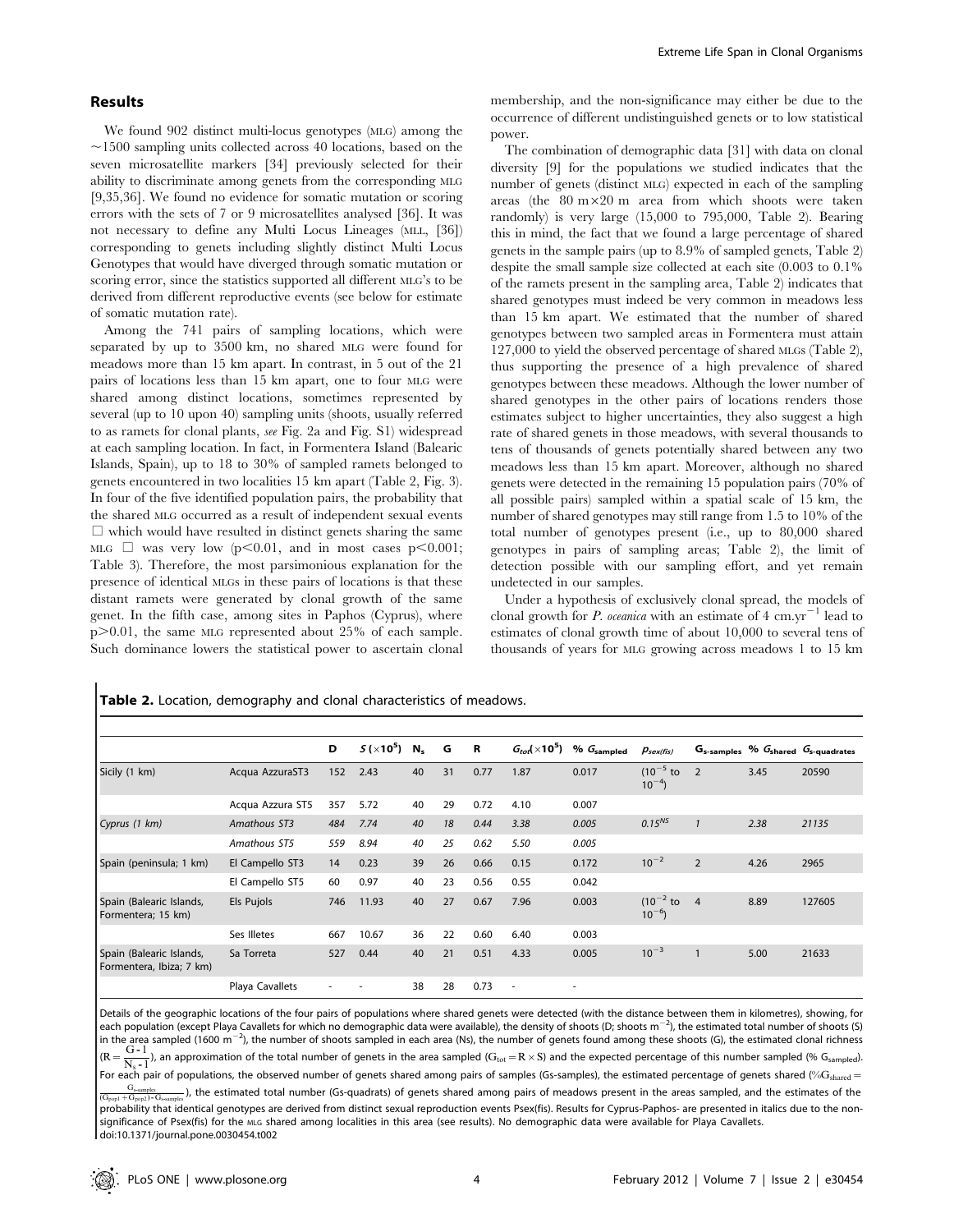

Figure 3. Location of the meadows sampled in Formentera (Balearic Islands, Spain). Map of the location and coastal area of the island of Formentera (A, B) The circles indicate the sites where the shared genotypes were sampled. doi:10.1371/journal.pone.0030454.g003

apart. Given the slow growth rate of P. oceanica, clones that extend over kilometres may be expected to have accumulated somatic mutations, although none were detected. The apparent lack somatic mutation in the sampling does, however, agree with results obtained through modelling performed using a rate of genotypic change lower than  $p_M = 10^{-5}$  (P(MLG<sub>sampled</sub> = MLG<sub>1</sub>) = 0.99005 for  $p_M = 10^{-5}$  and 0.99978 for  $p_M = 10^{-6}$ . Our modelling showed that the exponential nature of seagrass clonal growth leads to a disproportionate numerical dominance of the original MLG, even in the presence of somatic mutation. Such a large numerical advantage of the initial  $MLG_1$  (Fig. 4) results in a rather low probability of sampling any mutant in our dataset for  $p_M = 10^{-6}$  $(P(\text{MLG}_\text{sampled} = \text{MLG}_1)/400 = 0.1$ , against 0.98 for  $p_\text{M} = 10^{-5}$ ). The results reported here are, therefore, in agreement with a maximum rate of somatic mutation at microsatellites of about  $p_{\mu s} = 10^{-6}$  to  $10^{-7}$  per locus, which is closer to the lower bound estimated for the poplar Populus tremuloides [8] than to that of the western redcedar Thuja plicata [37].

## **Discussion**

The finding of clone mates 1 to 15 km apart, with an exceedingly low sampling effort (about 1 in 10,000 to 1 in 100,000 of the shoots sampled in each site) suggests the occurrence

Table 3. Location and probabilities of shared clones among meadows.

| Region        | Site                     | <b>Shared</b><br><b>MLG</b> | N <sub>ramets</sub> | $p_{\text{sex}}$ |
|---------------|--------------------------|-----------------------------|---------------------|------------------|
| <b>Sicily</b> | AcquaAzzuraST3&ST5       | 1                           | 1&1                 | 1.07E-4          |
|               |                          | $\overline{2}$              | 1&1                 | $1.7E - 5$       |
| Cyprus        | Amathous ST3&ST5         | $\mathbf{1}$                | 9810                | 0.15             |
| Spain         | El Campello ST3&ST5      | 1                           | 1&1                 | 1.96E-2          |
|               |                          | $\overline{2}$              | 3&2                 | $9.5E-3$         |
|               | SesIlletes&Es Pujols     | 1                           | 5&1                 | $4.4E - 3$       |
|               |                          | $\overline{2}$              | 10&4                | $5.3E-3$         |
|               |                          | 3                           | 1&1                 | 9.46E-6          |
|               |                          | $\overline{4}$              | 1&2                 | $4.9E - 2$       |
|               | PlayaCavallets&SaTorreta | 1                           | 1&1                 | $5.8E - 3$       |

Names of pairs of localities sharing identical MLG, identical MLG detected, number of ramets sharing an identical multilocus genotype in each meadow, and probability for the identical MLG to be issued from distinct sexual events. Results in italics correspond to the occurrence of common genotypes for which identity of distinct genets could not be discarded at the alpha = 5% level. doi:10.1371/journal.pone.0030454.t003

of a large number of clones spreading on a scale of kilometres across genetically-differentiated meadows [9,11]. A clonal spread of P. oceanica on such a scale is impressive and calls for an assessment of potential confounding factors. Homoplasy is extremely unlikely to account for completely identical genotypes over 9 loci. Indeed, a biogeographic study of P. oceanica across its full distribution range, including distances where homoplasy would be more likely, provided no evidence for its occurrence [9]. In addition, the probability that the spread of genets across km-scale distances can be accounted for by independent sexual events yielding identical MLG is exceedingly low (Table 3). Three alternative scenarios could account for our observations. The km-scale spread of clones may result from i) clonal growth alone; ii) rhizome fragmentation and dispersal of thousands of shoots across these scales; or iii) a combination of both spread through clonal growth across large distances and range extension through edge dispersal of fragments.

The scenario of a km-range spread achieved exclusively through clonal growth requires that the clones reach a minimum age of about 12,500 years. Applying the same estimates to the genets shared between the two pairs of meadows, located 7 km apart between Formentera and Ibiza and 15 km apart around a cape in Formentera (Fig. 3), yields a minimum age estimate between 80,000 and 200,000 years, projecting the origin of the clones well into the late Pleistocene. Although there is no biologically compelling reason to exclude this possibility, we consider it to be an unlikely scenario because local sea level changes during the last ice age (from  $-80,000$  to  $-10,000$  years) would place these sampling locations on land (the sea was 100 metres below its present level). The dominance of identical clones on both sides of the island may, therefore, be explained by the occurrence of even older clones that would have been split during glaciation and spread upwards into the newly inundated areas, tracking sea level rise.

The second scenario involves km-range shoot dispersal. Although successful vegetative dispersal through drifting shoots has not been observed in long term surveys of established meadows, it has been reported to contribute to about 70% of patch recruitment in two colonizing sites over a four-year study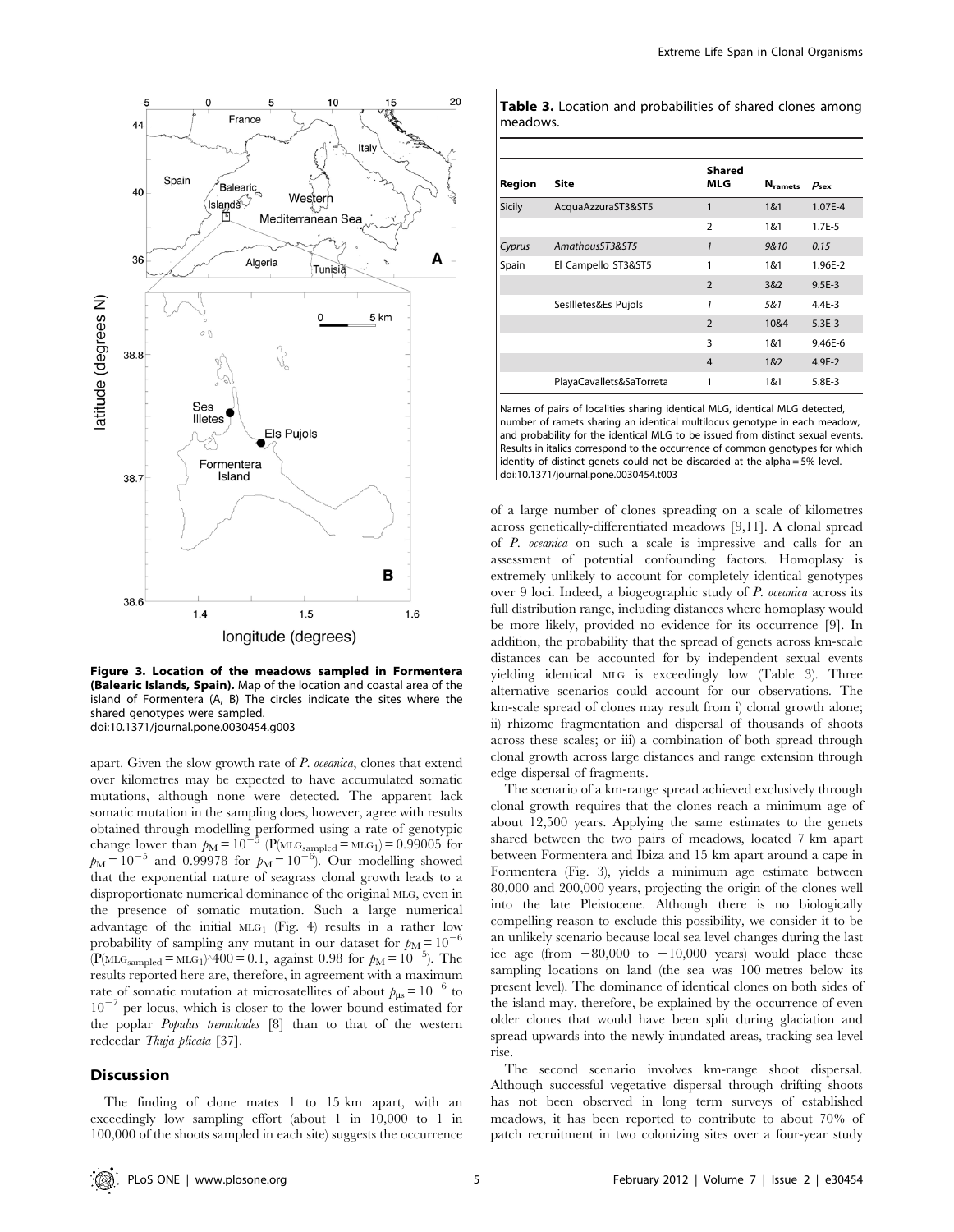

Figure 4. Ranked proportions of the genets (X) belonging to an **MLG present in the meadows.** from  $X = 1$ , the original genet, to  $X = 2...n$  representing the genets derived from somatic mutations, ranked by abundance of ramets. The results are derived from somatic mutations in meadows growing over 400 to 500 years with an overall probability (across nine loci)  $pM = 10-6$ . The original ramet,  $X = 1$ , is the most abundant one,  $P(X = 1) = 0.99978$ , whereas the abundance of mutants,  $P(X>1)$ , follow a power-law decay that strongly depends on the somatic mutation probability. doi:10.1371/journal.pone.0030454.g004

[38]. Dispersal and successful reattachment of drifting shoots is a diffusive process, likely to decline exponentially with distance. The spread across kilometre spatial scales via this mechanism is, therefore, expected to be a very rare phenomenon, unlikely to be detected with the limited sampling power of this study. An extrapolation of our data (Table 2) suggests that km-range drifting of shoots should have occurred about 2,000 to 127,000 times for the pairs of meadows sharing clone mates in order to result in the number of events we found (Table 2). The thousands of repeated events of drifting shoots following the same trajectories before becoming successfully settled requires a sequence of improbable events that renders this scenario implausible. This scenario is particularly unlikely when one considers that all pairs of locations sharing genotypes showed a significant level of genetic differentiation that is not compatible with a massive exchange of fragments [9,11].

A canonical, more parsimonious scenario may include the detachment of shoots at the edge of meadows and their reattachment at relatively short distances, generating a steppingstone model of spread combining clonal growth with vegetative dispersal. Recent evidence of the mosaic nature of Zostera marina meadows [39] suggests that meadows are composed of distinct patches resulting from a history of successive local extinction and recolonization by a small set of propagules or shoots within a narrow window of time following local depletion. Although detachment of the incomparably thicker and stronger rhizome of P. oceanica would be considerably less frequent, such events may have punctuated the long-term evolution of meadows and the

events of (re)colonization. Large, millenary clones spanning across long distances may thus further extend through the detachment and subsequent reattachment of shoots, accelerating the spread otherwise reached exclusively through clonal growth. We consider this model as the most parsimonious with the knowledge available. It implies a less extreme life span than the exclusive clonal growth model, but still requires long-term clonal growth over thousands years, in both potential source and 'edge' locations, for clones to be detected in both samples.

The inference of an extreme age of P. *oceanica* clones is supported by results from a numerical model of clonal growth (described below) examining the spread of somatic mutation within genets and assessing the resulting dynamics of the frequency distribution of genet size over time. First, the model confirms the dominance of large genets as illustrated by a power-law distribution of genet size within the meadow when genets approach 500 years of age (the limit of the model; Fig. 4) conforming to the observations made in 40 meadows of P. oceanica examined here). Additionally, the model supports a probability of occurrence of somatic mutation lower than  $10^{-6}$ , which would explain the lack of mutants detected in the sampling, and which underlines the persistent numerical advantage of the original MLG over slightly distinct ones emerging through somatic mutations.

Finally, these results are consistent with the phylogeny of the Posidonia genus obtained through sequencing of distinct genes from the mitochondrial, chloroplastic and nuclear genomes [40]. The complete lack of polymorphism within *P. oceanica* across its whole distribution range at all tested genes including ITS, and its very low divergence from its Australian counterparts, lead to an estimate of evolutionary rates among the slowest reported for herbaceous plants. The highly conserved genetic structure of the Posidonia genus suggests low mutation rates and long generation time of genets [41,42] as a likely explanation for such low genetic divergence.

In this study, we found evidence supporting the occurrence of extremely large clones (up to 15 km) and life spans of thousands to tens of thousands of years. These P. oceanica genets would have coped with environmental variation over long periods of time and are presently distributed in microhabitats kilometres apart. They would, therefore, be expected to display large phenotypic plasticity. Reaching such an old age has been suggested to have at least two major evolutionary implications for a clonal lineage [43,44]. One is the lack or limited accumulation of deleterious mutations that would otherwise eventually lead to extinction: the so called ''Muller's ratchet'', which is predicted under certain population parameters. Our results suggest that this accumulation might be limited or hampered due to large population size [45], as well as by the persistent dominance of the original genotype under a pure regime of clonal growth demonstrated by the present model (Fig. 4). The other is a potentially high phenotypic plasticity providing long-lived individuals with the capacity to survive in a changing environment.

Two evolutionary models have been proposed to explain the ubiquity of clonal organisms: the General-Purpose Genotype model [46] and the Frozen Niche Variation model [47]. The first explains the ubiquity of clonal organisms by the ability to retain the most competent genotypes over time (i.e., "the gene complexes most co-adapted to the prevailing conditions [48]''), when ''a single event of outcrossing may destroy such genic association [48]''. The second model explains the co-occurrence of diverse sexual and asexual genotypes by their adaptation to narrow, non-overlapping, specialist niches. Both theories have been supported by empirical observations on different organisms. The results reported here suggest that there is phenotypic plasticity in particular genotypes, allowing adaptation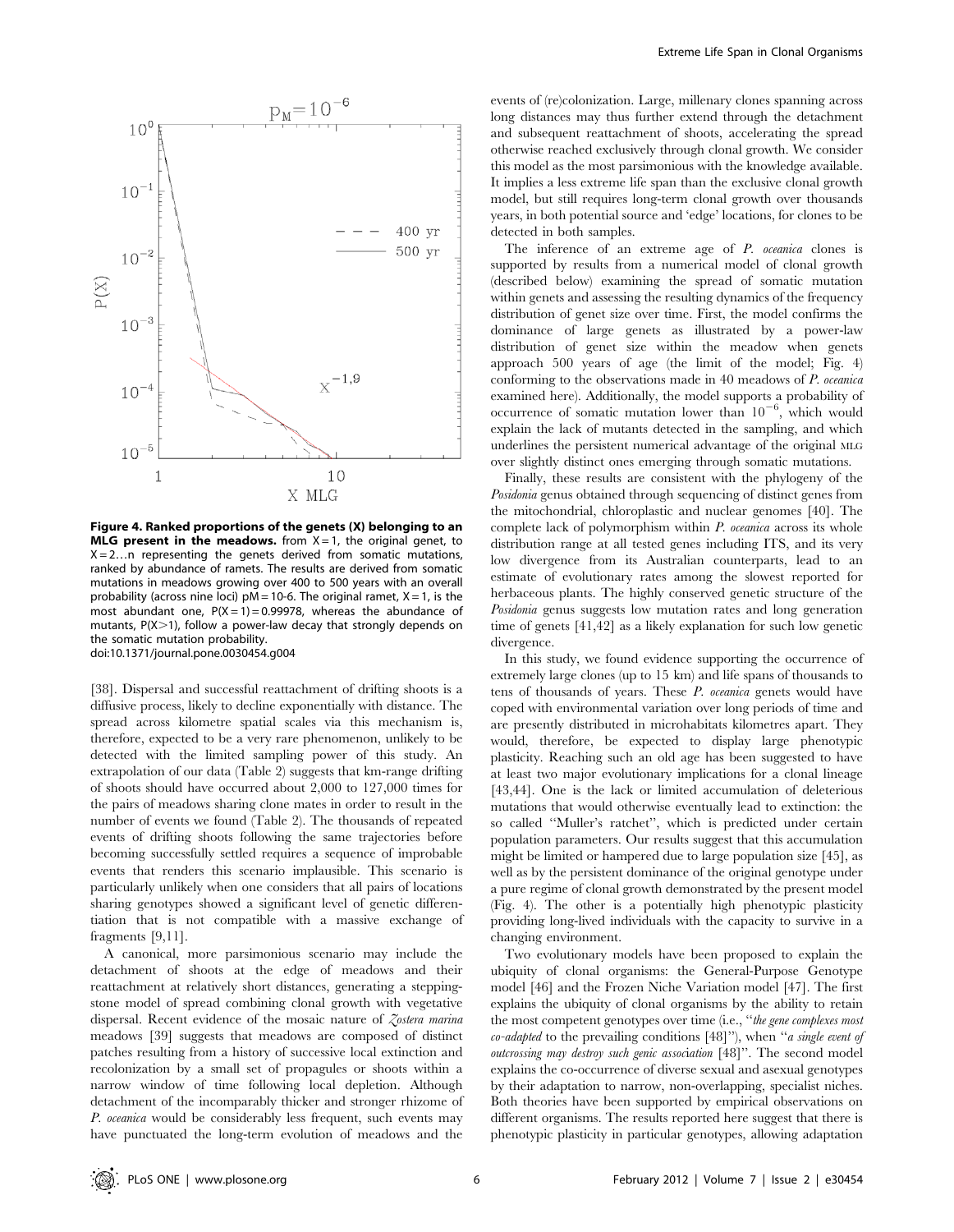to microhabitats spreading over kilometres and to fluctuating mid or long term environmental conditions; this would support positive selection of ''general purpose genotypes'' [46]. Such a mechanism would, in turn, favour the absence of recombination and, therefore, of sexual reproduction, once an optimal genotype was reached. This is supported by direct observations of very infrequent sexual reproduction in P. oceanica [38,49], suggesting that molecular estimates of the proportion of sexually derived recruitment [9,35] are likely to correspond to the integration of rare successful sexual episodes during narrow windows of time rather than frequent or present day sexual output, as already reported by Balestri and Lardicci [50]. Although genet diversity has been shown to enhance short term response and ecosystem resistance of Zostera marina in experimental plots [51,52], low genet diversity accompanying large clone size coincides with improved capacity to respond to disturbances, such as an increased organic load imposed by fish farming on natural P. oceanica meadows [53,54]. This further supports the hypothesis of phenotypic plasticity associated with large clonal size and old age. Nevertheless, even though such phenotypic plasticity possibly evolved across millennia, it may well be challenged by the unprecedented rate of environmental change imposed by current global climate change [55], including temperature increase and ocean acidification, and recent anthropogenic pressure on coastal areas resulting in changes in water quality, eutrophication, and nutrient load, particularly in seagrass meadows [56].

#### Conclusions

The finding of P. oceanica clones (i.e., genets) that are extreme in size (km-sized) and age (multi-millenary old) across the Mediterranean indicates that some meadows are the result of ecological and evolutionary processes integrated over long time scales. Time scales such as these are in a stark contrast to the current rapid and acute impact caused directly or indirectly by human pressure on this species. Indeed, the ancient meadows of P. oceanica are declining at a rate several hundred-fold faster (about  $5\%$ .yr<sup>-1</sup>, [31,55]) than the rate over which they spread when forming [28,57], a situation that this slow growing, long-lived species is poorly capable of recovering from.

Critical screening of the literature and the results presented here suggest that a systematic search for temporal persistence of clones has not yet been attempted for most species, and that extreme potential to persist over large spatial and temporal scales may be a common feature associated with clonality. This finding, if confirmed by further specific efforts to test for large clonal size, would have important implications for ecological and evolutionary theory, as all basic parameters in evolutionary ecology. Effective population size and consequent drift, migration, mutation and selection would be strongly influenced by the potentially extreme generation overlap caused by life spans reaching thousands to possibly tens of thousands of years. Our results underline the need to improve our knowledge of the life span of clonal organisms, as some assumptions underlying classical population models may not be met by taxa with ancient and large clonal lineages, such as the Mediterranean seagrass Posidonia oceanica.

## Materials and Methods

## Sampling

P. oceanica samples were taken at total of 40 sites across the Mediterranean basin from Spain to Cyprus by collecting about 40 shoots at randomly selected coordinates within a  $1600 \text{ m}^2$  $(80\times20 \text{ m})$  area at each site [9,11]. The basal meristematic section of the leaves was removed and preserved in silica crystals

until analysis. Twenty six of these meadows were analysed in previous studies on biogeography [9] and the effects of aquaculture installations on P. oceanica meadows [11]; the other 14 were added in the present study (Table S1). Sampling locations were separated by approximately 1 to 3500 km.

All 40 sampling quadrats were located in non-privately-owned or specifically protected areas, so no specific permits were required for the field studies. Posidonia oceanica is not considered as an endangered (its status is 'least concern' in the IUCN list) or protected species, although the meadows it constitutes are a protected habitat.

#### Genotyping

Genomic DNA was isolated following a standard CTAB extraction procedure [58]. Each shoot or group of connected shoots sampled together were treated as a ''sampling unit'' (SU), or ramet. All meadows were analysed with the most efficient combination [35] of 7 dinucleotide nuclear markers [34], Po4-3, Po5, Po5-10, Po5-39, Po5-40, Po5-49 and Po 15, as described in [9]. When identical genotypes were found across sites with a probability higher than 1% of being issued from distinct sexual reproduction events rather than from clonal growth (see herebelow), two additional loci, Po4-36 and Po5-61 [34], were genotyped in order to ascertain genet membership with higher confidence.

#### Methods used for clone (genet) discrimination

When the same genotype was detected more than once, the probability that the samples actually originated from distinct reproductive events (i.e., from separate genets) was estimated [20,59] using the software GenClone [60], taking into account Wright's inbreeding coefficient estimated for each locus [60].

The possible occurrence of somatic mutations or scoring errors leading to slightly distinct MLG actually derived from a single reproductive event, i.e., from one single clone, was also tested for. This screening aimed to identify, if they occurred, Multi Locus Lineages (MLL), including slightly distinct MLG originated from the same zygote, as mentioned above [9,36].

#### Genotypic richness

Genotypic richness was estimated from the number of ramets sampled (N) and the number of multilocus genotypes detected (G), as suggested by Dorken et al. [61]:

$$
R = \frac{G - 1}{N - 1} \tag{3}
$$

## Demographic estimates

In each meadow studied for demography, the number of shoots was counted within three replicated quadrats, varying between  $0.09 \text{ m}^2$  and 1 m<sup>2</sup> in area depending on the sites (so as to include at least 100 shoots quadrat $^{-1}$ ). The only exception was one station influenced by the presence of aquaculture cages (El Campello, Spain), where the quadrat was  $10 \text{ m}^2$  [11]. More details on the demographic estimates are available in Marbá et al. [31].

## Estimates of shared genets and type II errors: likelihood of undetected existence of shared genets

An approximation of the total number of genets in the area sampled was obtained as follows, with S the estimated number of shoots in the area sampled: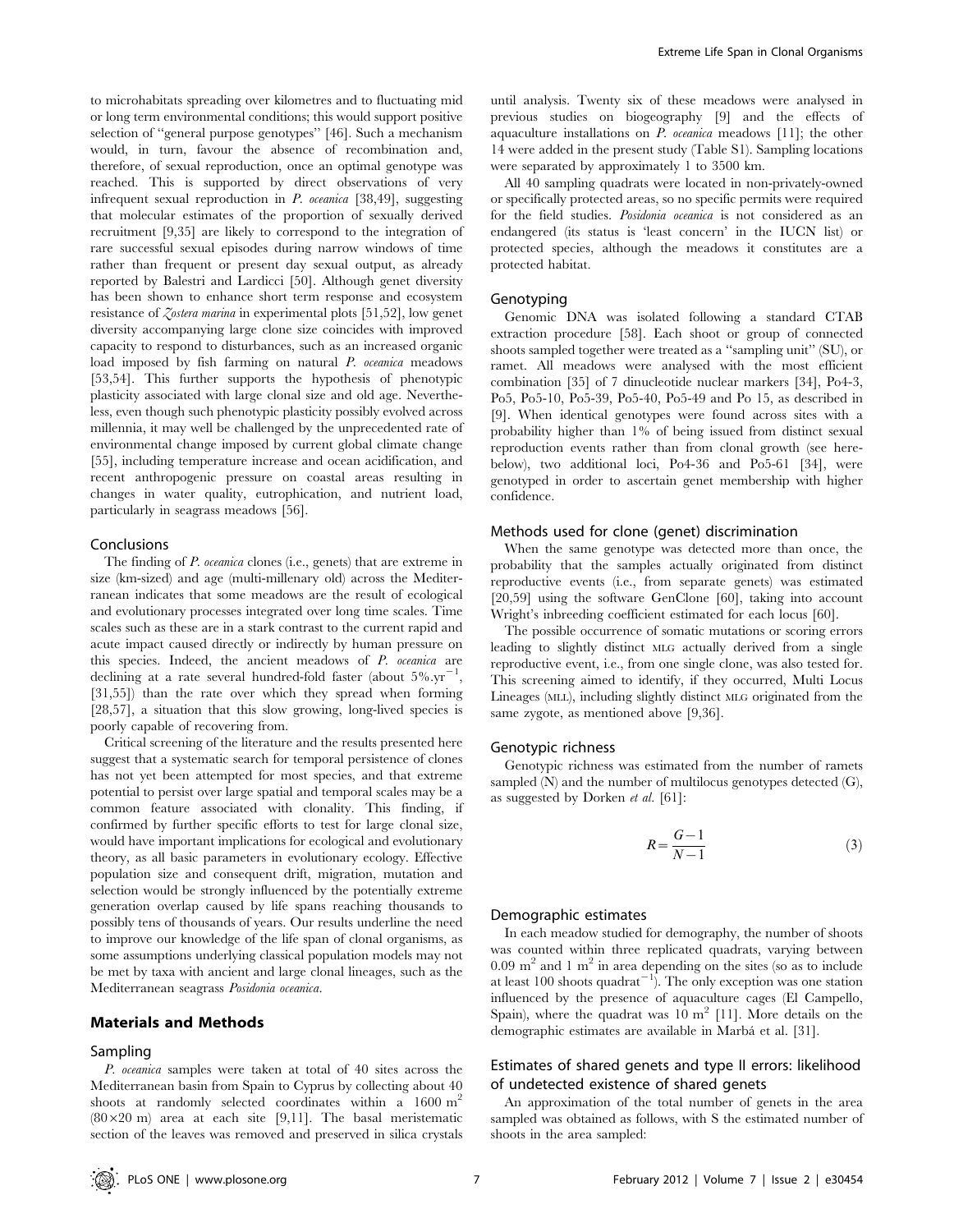$$
G_{\text{tot}} = R \times S,
$$

allowing an estimate of the expected percentage of these sampled  $% G_{sampled}$  as:

$$
\%G_{sampled}=\frac{G}{G_{tot}}
$$

For each pair of populations, the observed number of genets shared among pairs of samples (Gs-samples) was then used to estimate the total percentage of genets shared :

$$
\%G_{shared} = \frac{G_{s-samples}}{(G_{pop1} + G_{pop2}) \cdot G_{s-samples}}
$$

The likelihood of occurrence of undetected shared genets among all pairs of localities separated by less than 15 kilometres was estimated. For each meadow pair, an estimate was made of the maximum possible percentage of shared genets, by considering that the addition of one single genet to one of the samples may allow the observation of a new, shared, previously undetected genet. The estimate of the maximum percentage of shared genets between the meadows that may still remain undetected in our sampling was, therefore, considered for each pair of meadows i and  $j$  with  $G_i$  and  $G_j$  genets:

$$
\%_{\min} = \frac{1}{(G_i + G_j)} \times 100\tag{4}
$$

:

## Modelling of clonal growth and spread of somatic mutations

We modified an existing model of P. oceanica clonal growth [28,62,63] to derive quantitative expectations of the number of somatic mutations we would expect to be detected and to compare these estimates with the data available on the genetic structure of meadows. More specifically, the model was modified to introduce the occurrence of random somatic mutations and to study their quantitative spread within a genet across extended time spans (500 years). The model is initiated with a seed, growing to occupy space through clonal growth. Each new shoot has a probability  $p_M$  to modify its genotype with respect to its neighbour along the rhizome. The model tracks the fate of all individual shoots and rhizome meristems produced during the clone's development to yield a spatially-explicit representation of the clone at various time steps [63]. At the same time, the model output contains descriptors of the changes over time in the average number of surviving shoots, internal shoot density, patch radial expansion and growth rate, as well as the distribution probability and abundance of the different genotypes arising from somatic mutations during clonal growth. In order to derive a conservative estimate of age through clonal growth modelling, the highest bound estimate of spatial clonal growth rate estimated for P. oceanica was used (6 cm.yr-1), and the maximum distance was divided by two, assuming a starting point for clonal spread in the midpoint between the two most distant ramets sharing the same MLG in the sampling.

## References

The expected mutation rate at microsatellites for mitotic divisions may be ten to hundred fold lower than the mutation rate per sexual generation in higher eukaryotes [64]. Estimates of the rate of somatic mutations are still scarce overall, highly variable between different organisms and still mostly only available for trees, with values ranging from  $4.10^{-3}$  to 6.  $10^{-4}$  in the western redcedar Thuja plicata [37] and  $4.10^{-5}$  and  $6.10^{-7}$  for the poplar Populus tremuloides [8]. We explored a range of three orders of magnitude in somatic mutation with overall probability of genotypic change  $p_M = 5. 10^{-3}$ ,  $10^{-4}$ ,  $10^{-5}$  and  $10^{-6}$ , corresponding to a rate of somatic mutation of about  $\mu_s = 1.5 \times 10^{-3}$  to  $10^{-7}$  per locus for the seven to nine loci used to discriminate identical MLG. The amount of ramets for the original multi locus genotype (MLG1) compared to ones that were slightly different due to somatic mutations  $(MLG_x)$  were estimated for all rates in patches that had been growing for 100 to 500 years  $(p_1)$ . The most dominant genets detected in real samples of 40 shoots were sampled between 5 and 10 times and no somatic mutations were detected with a set of seven to nine loci. The probability of sampling only the initial  $MLG_1$  in all 40 meadows where each dominant MLG was on average sampled 10 times was roughly estimated as  $p_1$ <sup> $\wedge$ 400. The ranked abundances of MLG<sub>1</sub> and the MLG</sup> derived from this initial one through somatic mutations were then built in order to illustrate the dominance of  $MLG_1$  (from which the sampling probability  $p_1$  is derived) depending on the probability of genotypic change  $p_M$  used to run the model. Finally,  $p_1$ <sup> $\land$ 400</sup> was estimated in order to test whether the  $p_M$  and corresponding somatic mutation rate  $\mu_s$  were compatible with the lack of observation of somatic mutation in the set of samples analysed in this work, which contained about 1500 sampling units analysed in this work.

## Supporting Information

Figure S1 Mapping of clones extent and distribution. Multiple occurrence of large genets mapped in adjacent meadows is detailed in (a) and (b) Amathous ST3 and ST5 (for which shared genet is labelled as 4 and 19, respectively), (c) Es Castell (where the largest clone was encountered), and (d) Los Genoveces. (DOC)

Table S1 Sampling details. Sampling regions and localities, approximate GPS coordinates, approximate depth in meters (D), number of sampling units analyzed  $(N_s)$ . (DOC)

#### Acknowledgments

We thank R. Martinez, R. Santiago, and E. Alvarez for assistance with field work, S. Teixeira, M.S. van de Vliet, S.I. Massa and T. Aires for assistance with laboratory work, three anonymous referees for useful comments on the first version of this manuscript, and M. Sán Félix for the photographs. We also thank M. Valero, F Alberto, N. Bierne and F. Viard for useful discussions.

## Author Contributions

Conceived and designed the experiments: SAH CMD NM EAS. Performed the experiments: SAH NM EDA. Analyzed the data: SAH TS CMD. Contributed reagents/materials/analysis tools: SAH CMD TS NM EAS. Wrote the paper: SAH CMD.

1. Honnay O, Bossuyt B (2005) Prolonged clonal growth: escape route or route to extinction? Oikos 108: 427–432.

<sup>2.</sup> Schön I, Martens K, Dijk P (2009) Lost sex: The evolutionary biology of parthenogenesis.The Netherlands: Springer.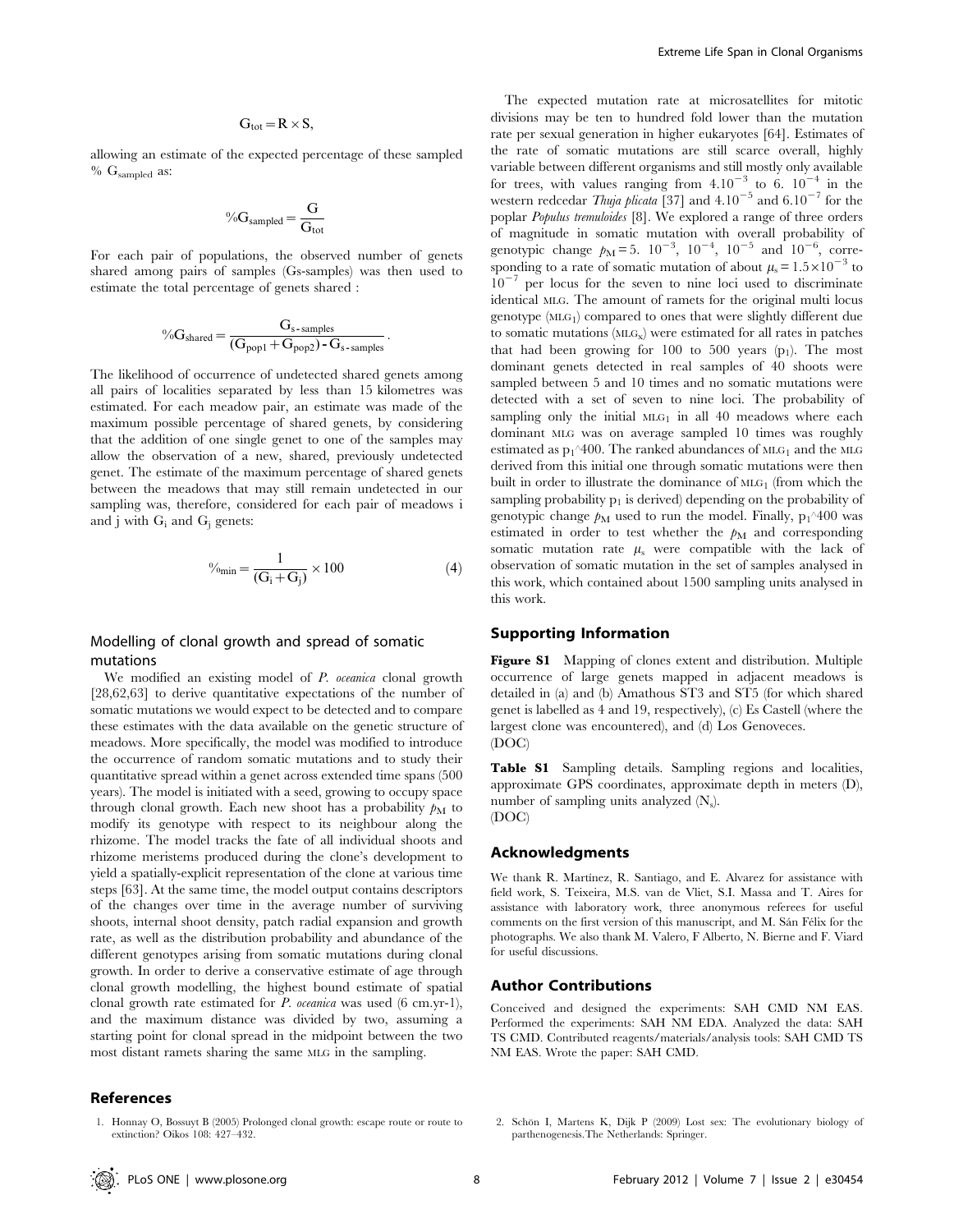- 3. Otto SP, Lenormand T (2002) Resolving the paradox of sex and recombination. Nature Reviews Genetics 3: 252–261.
- 4. Smith ML, Bruhn JN, Anderson JB (1992) The Fungus Armillaria-Bulbosa Is among the Largest and Oldest Living Organisms. Nature 356: 428–431.
- 5. Lynch AJJ, Barnes RW, Cambecedes J, Vaillancourt RE (1998) Genetic evidence that Lomatia tasmanica (Proteaceae) is an ancient clone. Australian Journal of Botany 46: 25–33.
- 6. Reusch TBH, Bostrom C, Stam WT, Olsen JL (1999) An ancient eelgrass clone in the Baltic. Marine Ecology-Progress Series 183: 301–304.
- 7. Steinger T, Körner C, Schmid B (1996) Long-term persistence in a changing climate: DNA analysis suggests very old ages of clones of alpine Carex curvula. Oecologia 105: 94–99.
- 8. Ally D, Ritland K, Otto SP (2008) Can clone size serve as a proxy for clone age?An exploration using microsatellite divergence in Populus tremuloides. Molecular Ecology 17: 4897–4911.
- 9. Arnaud-Haond S, Migliaccio M, Diaz-Almela E, Teixeira S, van de Vliet MS, et al. (2007) Vicariance patterns in the Mediterranean sea: East-West cleavage and low dispersal in the endemic seagrass Posidonia oceanica. Journal of Biogeography 34: 963–976.
- 10. Cook RE (1983) Clonal Plant-Populations. American Scientist 71: 244–253.
- 11. Diaz-Almela E, Arnaud-Haond S, van de Vliet MS, Alvarez E, Marba N, et al. (2007) Feed-backs between genetic structure and perturbation-driven decline in seagrass (Posidonia oceanica) meadows. Conservation Genetics 8: 1377–1391.
- 12. Harberd DJ (1961) Observations population structure and longevity of Festuca rubra L. New Phytologist 60: 184–206.
- 13. Harberd DJ (1962) Some observation on natural clones in Festuca ovina. New Phytologist 61: 85–99.
- 14. Harberd DJ (1967) Observations on Natural Clones in Holcus Mollis. New Phytologist 66: 401–408.
- 15. Kemperman JA, Barnes BV (1976) Clone Size in American Aspens. Canadian Journal of Botany-Revue Canadienne De Botanique 54: 2603–2607.
- 16. Laberge MJ, Payette S, Bousquet J (2000) Life span and biomass allocation of stunted black spruce clones in the subarctic environment. Journal of Ecology 88: 584–593.
- 17. Legère A, Payette S (1981) Ecology of a Black Spruce (Picea mariana) Clonal Population in the Hemiarctic Zone, Northern Quebec - Population-Dynamics and Spatial Development. Arctic and Alpine Research 13: 261–276.
- 18. Oinonen E (1967) The correlation between the size of Finnish bracken (Pteridium aquilinum (L.) Kuhn.) clones and certain periods of site history. Acta For Fenn 83: 1–51.
- 19. Oinonen E (1969) The time table of vegetative spreading in the Lily-of-the-Valley (Covallaria majalis L.) and the Wood Small-Reed (Calamagrostis epigeios (L.) Roth.) in southern Finland. Acta For Fenn 97: 1–35.
- 20. Parks JC, Werth CR (1993) A Study of Spatial Features of Clones in a Population of Bracken Fern, Pteridium-Aquilinum (Dennstaedtiaceae). American Journal of Botany 80: 537–544.
- 21. Sheffield E, Wolf PG, Haufler CH (1989) How Big Is a Bracken Plant. Weed Research 29: 455–460.
- 22. Stewart CN, Nilsen ET (1995) Phenotypic Plasticity and Genetic-Variation of Vaccinium-Macrocarpon, the American Cranberry .2. Reaction Norms and Spatial Clonal Patterns in 2 Marginal Populations. International Journal of Plant Sciences 156: 698–708.
- 23. Vasek FC (1980) Creosote Bush Long-Lived Clones in the Mojave Desert. American Journal of Botany 67: 246–255.
- 24. Wherry (1972) Box-huckleberry as the oldest living protoplasm. Castanea 37: 94–95.
- 25. Orth RJ, Carruthers TJB, Dennison WC, Duarte CM, Fourqurean JW, et al. (2006) A global crisis for seagrass ecosystems. Bioscience 56: 987–996.
- 26. Dehmer KJ, Hammer K (2004) Taxonomic status and geographic provenance of germplasm accessions in the Solanum nigrum L. complex: AFLP data. Genetic Resources and Crop Evolution 51: 551–558.
- 27. Alberto F, Mata L, Santos R (2001) Genetic homogeneity in the seagrass Cymodocea nodosa at its northern Atlantic limit revealed through RAPD. Marine Ecology-Progress Series 221: 299–301.
- 28. Sintes T, Marba` N, Duarte CM (2006) Modeling non-linear seagrass clonal growth: Assessing the efficiency of space occupation across the seagrass flora. Estuaries and Coasts 29: 72–80.
- 29. Hemminga MA, Duarte CM (2000) Seagrass Ecology. Cambridge: Cambridge University Press, UK. 298 p.
- 30. Marba` N, Duarte CM, Cebrian J, Gallegos ME, Olesen B, et al. (1996) Growth and population dynamics of Posidonia oceanica on the Spanish Mediterranean coast: Elucidating seagrass decline. Marine Ecology-Progress Series 137: 203–213.
- 31. Marba` N, Duarte CM, Diaz-Almela E, Terrados J, Alvarez E, et al. (2005) Direct evidence of imbalanced seagrass (Posidonia oceanica) shoot population dynamics in the Spanish Mediterranean. Estuaries 28: 53–62.
- 32. Mateo MA, Romero J, Perez M, Littler MM, Littler DS (1997) Dynamics of millenary organic deposits resulting from the growth of the Mediterranean seagrass Posidonia oceanica. Estuarine Coastal and Shelf Science 44: 103–110.
- 33. Arnaud-Haond S, Marba N, Diaz-Almela E, Serrao EA, Duarte CM (2010) Comparative analysis of stability - genetic diversity in seagrass (Posidonia oceanica) meadows yield unexpected results. Estuaries and Coasts 10.1007/ s12237-009-9238–9.
- 34. Alberto F, Correia L, Arnaud-Haond S, Billot C, Duarte CM, et al. (2003) New microsatellites markers for the endemic Mediterranean seagrass Posidonia oceanica. Molecular Ecology Notes 3: 253–255.
- 35. Arnaud-Haond S, Alberto F, Teixeira S, Procaccini G, Serrao EA, et al. (2005) Assessing genetic diversity in clonal organisms: Low diversity or low resolution? Combining power and cost efficiency in selecting markers. Journal of Heredity 96: 434–440.
- 36. Arnaud-Haond S, Duarte CM, Alberto F, SerrÃo EA (2007) Standardizing methods to address clonality in population studies. Molecular Ecology 16: 5115–5139.
- 37. O'Connell LM, Ritland K (2004) Somatic mutations at microsatellite loci in western redcedar (Thuja plicata: Cupressaceae). Journal of Heredity 95: 172–176.
- 38. Diaz-Almela E, Marba N, Alvarez E, Santiago R, Martineza R, et al. (2008) Patch dynamics of the Mediterranean seagrass Posidonia oceanica: Implications for recolonisation process. Aquatic Botany 89: 497–403.
- 39. Becheler R, Diekmann O, Hily C, Moalic Y, Arnaud-Haond S (2010) The concept of population in clonal organisms: mosaics of temporally colonized patches are forming highly diverse meadows of Zostera marina in Brittany. Molecular Ecology 19: 2394–2407.
- 40. Aires T, Marba N, Cunha RL, Kendrick GA, Walker DI, et al. (2011) Evolutionary history of the seagrass genus Posidonia. Marine Ecology-Progress Series 421: 117–130.
- 41. Charlesworth D, Wright SI (2001) Breeding systems and genome evolution. Current Opinion in Genetics & Development 11: 685–690.
- 42. Nabholz B, Glemin S, Galtier N (2008) Strong variations of mitochondrial mutation rate across mammals - the longevity hypothesis. Molecular Biology and Evolution 25: 120–130.
- 43. Butlin RK, Schon I, Martens K (1999) Origin, age and diversity of clones Commentary. Journal of Evolutionary Biology 12: 1020–1022.
- 44. Judson OP, Normark BB (1996) Ancient asexual scandals. Trends in Ecology & Evolution 11: 41–46.
- 45. Kondrashov AS (1993) Classification of hypotheses on the advantage of amphimixis. Journal of Heredity 84: 372–387.
- 46. Lynch M (1984) Destabilizing Hybridization, General-Purpose Genotypes and Geographic Parthenogenesis. Quarterly Review of Biology 59: 257–290.
- 47. Vrijenhoek RC (1979) Factors affecting clonal diversity and coexistence. American Zoologist 19: 787–797.
- 48. Ayala FJ (1998) Is sex better? Parasites say ''no''. Proceedings of the National Academy of Sciences of the United States of America 95: 3346–3348.
- 49. Diaz-Almela E, Marba N, Alvarez E, Balestri E, Ruiz-Fernandez JM, et al. (2006) Patterns of seagrass (Posidonia oceanica) flowering in the Western Mediterranean. Marine Biology 148: 723–742.
- 50. Balestri E, Lardicci C (2008) First evidence of a massive recruitment event in Posidonia oceanica: Spatial variation in first-year seedling abundance on a heterogeneous substrate. Estuarine Coastal and Shelf Science 76: 634–641.
- 51. Hughes AR, Stachowicz JJ (2004) Genetic diversity enhances the resistance of a seagrass ecosystem to disturbance. PNAS 101: 8998–9002.
- 52. Reusch TBH, Ehlers A, Hammerli A, Worm B (2005) Ecosystem recovery after climatic extremes enhanced by genotypic diversity. PNAS 102: 2826–2831.
- 53. Diaz-Almela E, Arnaud-Haond S, Vliet MS, Alvarez E, Marba N, et al. (2007) Feed-backs between genetic structure and perturbation-driven decline in seagrass (Posidonia oceanica) meadows. Conservation Genetics 8: 1377–1391.
- 54. Marba N, Duarte CM (2010) Mediterranean warming triggers seagrass (Posidonia oceanica) shoot mortality. Global Change Biology 16: 2366–2375.
- 55. Waycott M, Duarte CM, Carruthers TJB, Orth RJ, Dennison WC, et al. (2009) Accelerating loss of seagrasses across the globe threatens coastal ecosystems. Proceedings of the National Academy of Sciences of the United States of America 106: 12377–12381.
- 56. Kendrick GA, Duarte CM, Marba N (2005) Clonality in seagrasses, emergent properties and seagrass landscapes. Marine Ecology-Progress Series 290: 291–296.
- 57. Doyle JJ, Doyle JLI (1987) A rapid DNA isolation procedure for small quantities of fresh leaf tissue. Phytochemistry Bulletin 11: 11–15.
- 58. Tibayrenc M, Kjellberg F, Ayala F (1990) A Clonal Theory of Parasitic Protozoa: The Population Structures of Entamoeba, Giardia, Leishmania, Naegleria, Plasmodium, Trichomonas, and Trypanosoma and their Medical and Taxonomical Consequences. PNAS 87: 2414–2418.
- 59. Young AG, Hill JH, Murray BG, Peakall R (2002) Breeding system, genetic diversity and clonal structure in the sub-alpine forb Rutidosis leiolepis F. Muell. (Asteraceae). Biological Conservation 106: 71–78.
- 60. Arnaud-Haond S, Belkhir K (2007) GenClone 1.0: a new program to analyse genetics data on clonal organisms. Molecular Ecology Notes 7: 15–17.
- 61. Dorken ME, Friedman J, Barrett SCH (2002) The evolution and maintenance of monoecy and dioecy in Sagittaria latifolia (Alismataceae). Evolution 56: 31–41.
- 62. Marba` N, Duarte CM (1998) Rhizome elongation and seagrass clonal growth. Marine Ecology-Progress Series 174: 269–280.
- 63. Sintes T, Marba N, Duarte CM, Kendrick GA (2005) Nonlinear processes in seagrass colonisation explained by simple clonal growth rules. Oikos 108: 165–175.